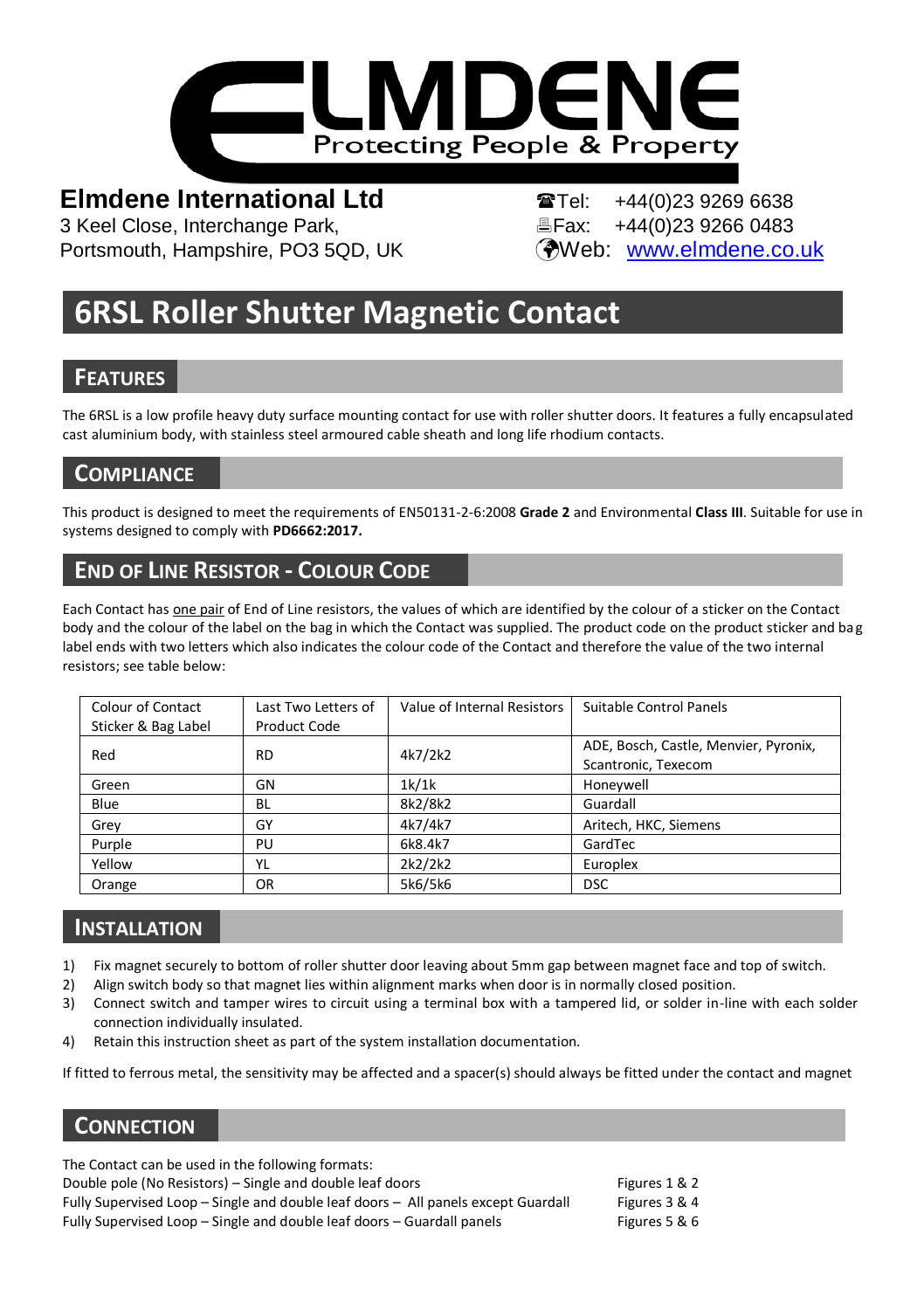

## **IMPORTANT**

### **Do not shorten cable before reading the following paragraph.**

The contact wires have been colour coded using coloured sleeves. The core wires are not coloured inside the sheath. To shorten the overall cable length, strip the sheath and slide the sleeves down the wires, then cut the cable to the required length, ensuring the coloured sleeves remain on the core wires. The six wires are: 2 x white, 1 x red, 1 x yellow, 1 x blue & 1 x black.

### **Double Pole Wiring - No Resistors**



## **Fully Supervised Loop – All panels except Guardall**

### Figure 3: Single Leaf Door **Figure 4: Double Leaf Door** Figure 4: Double Leaf Door

Black

Yellow

Red

Blue

Contac

**JB** Tamper

switch

 $\epsilon$ 

ľō

 $\circ$ 

 $\Omega$ 

 $\circ$ 

Junction

Box

Control Panel

ZONE

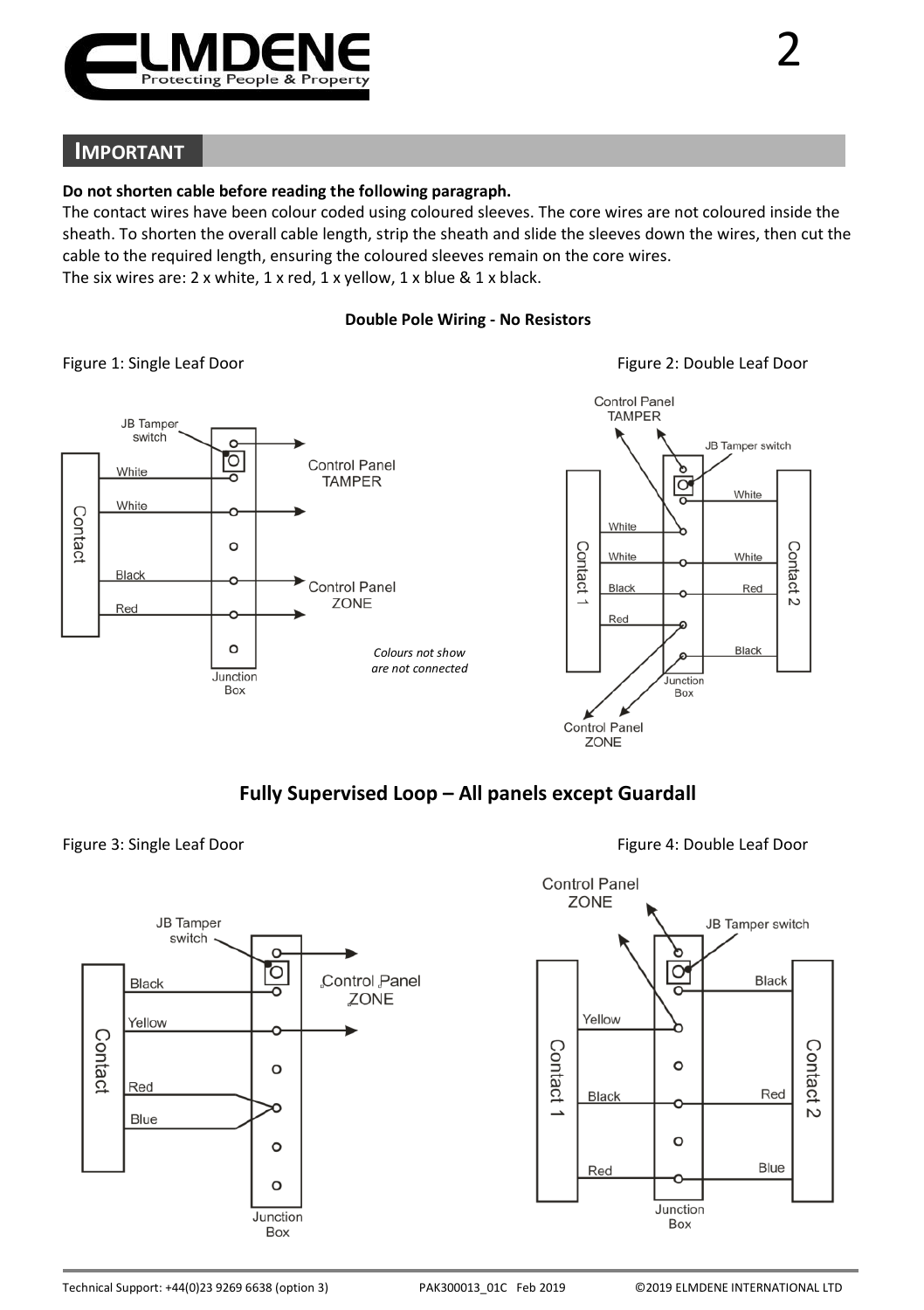





## **SPECIFICATION**

#### **Contact**

| Materia               |
|-----------------------|
| Power Handling        |
| <b>Voltage Rating</b> |

rial Rhodium **Current Rating – Switch** 1.0A max

Power Hating – Carry 1.5A max<br>100Vdc, 150Vac max 100Vdc, 150Vac max

<300 mohms (inc. 1.0m wire) Operating Life  $>1 \times 10^8$  operations

#### **Connections**

Total Wire Length 1.0m<br>Conduit Length 0.5m Conduit Length

**Housing Mechanical** Material Cast Aluminium Switch – Dimensions 93mm x 40mm x 14mm<br>IP Rating IP67 Switch – Fixing Centres 50mm x 22mm Switch – Fixing Centres IK Rating IK07 Mounting Screws M4<br>Temperature Range -25°C to +50°C Magnet – Dimensions 52n nperature Range -25°C to +50°C magnet – Dimensions 52mm x 60mm x 35mm<br>
Humidity Range 0 to 95% RH Magnet – Fixing Centres 35mm Magnet – Fixing Centres Mounting Screws M4



### Figure 5: Single Leaf Door **Figure 6: Double Leaf Door** Figure 6: Double Leaf Door